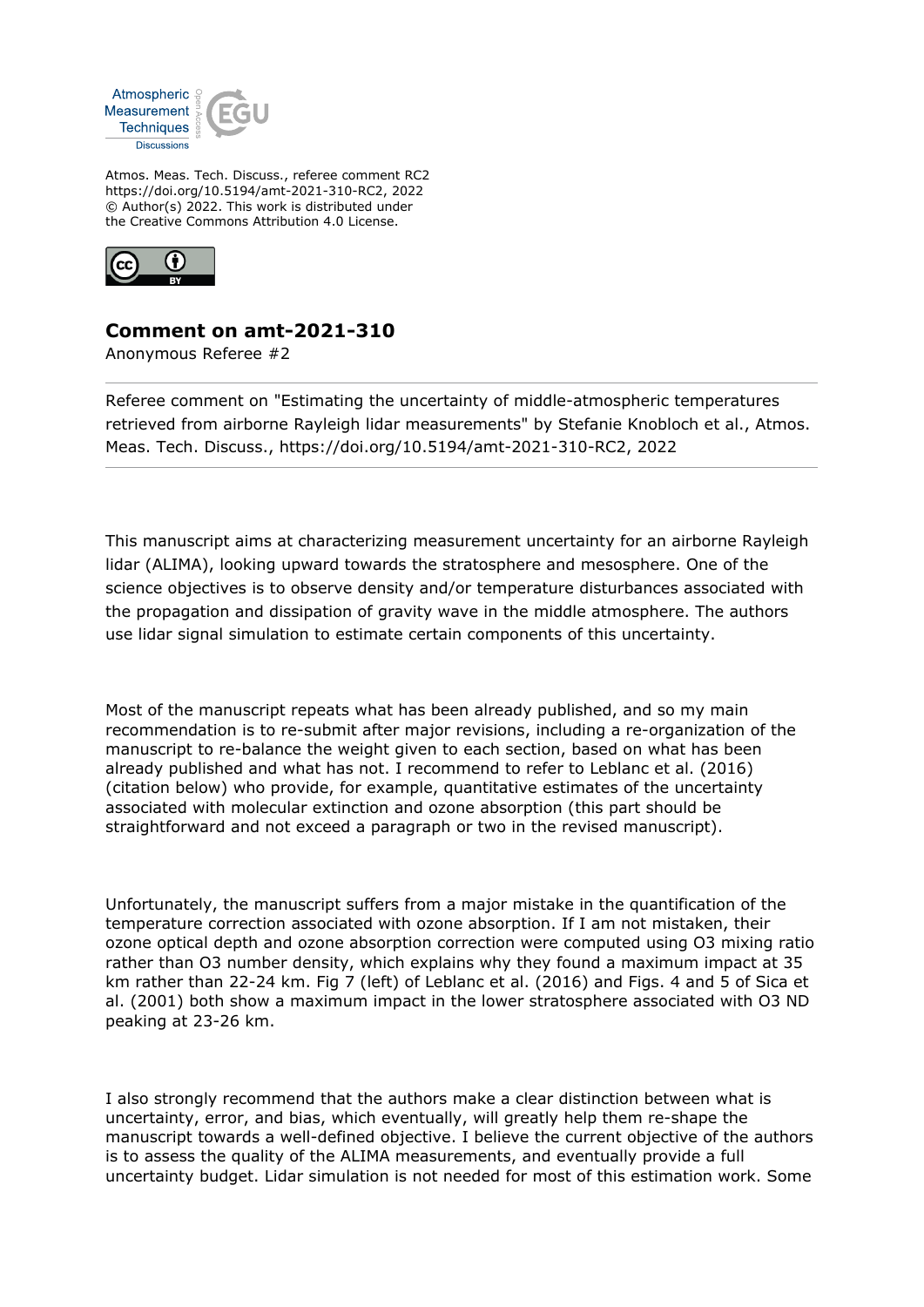of the figures shown in past publications can serve as guidance to present their results in the revised manuscript.

Here are suggested definitions that might help re-focusing the next manuscript:

Bias = a value, negative or positive, describing an observed, systematic (i.e., repeatable) difference between 2 observations

Error = A value, negative or positive, describing the actual (unknown) difference between the true value and the measured value

Uncertainty  $= A$  value, always positive, describing statistically the best estimate (or magnitude) of the (unknown) error arising from a specific physical effect or retrieval approach that drives the final, reported value away from its true value.

For example, "temperature uncertainty due to ozone absorption" is an estimate of the error due to the fact that the ozone absorption is not perfectly accounted for in the temperature measurement/retrieval. Unlike error and bias, uncertainty is a controlled quantity.

Minor comments:

Page 4, line 102 : sigmaray depends on wavelength. Specify the wavelength.

Page 4, lin2 109, "well mixed": Not sure what "well mixed" means here.

Page 5, line 153, "the here": missing word

Page 6, line 162, "geographic validity": this term is unclear. Did the author mean "spatial coincidence"?